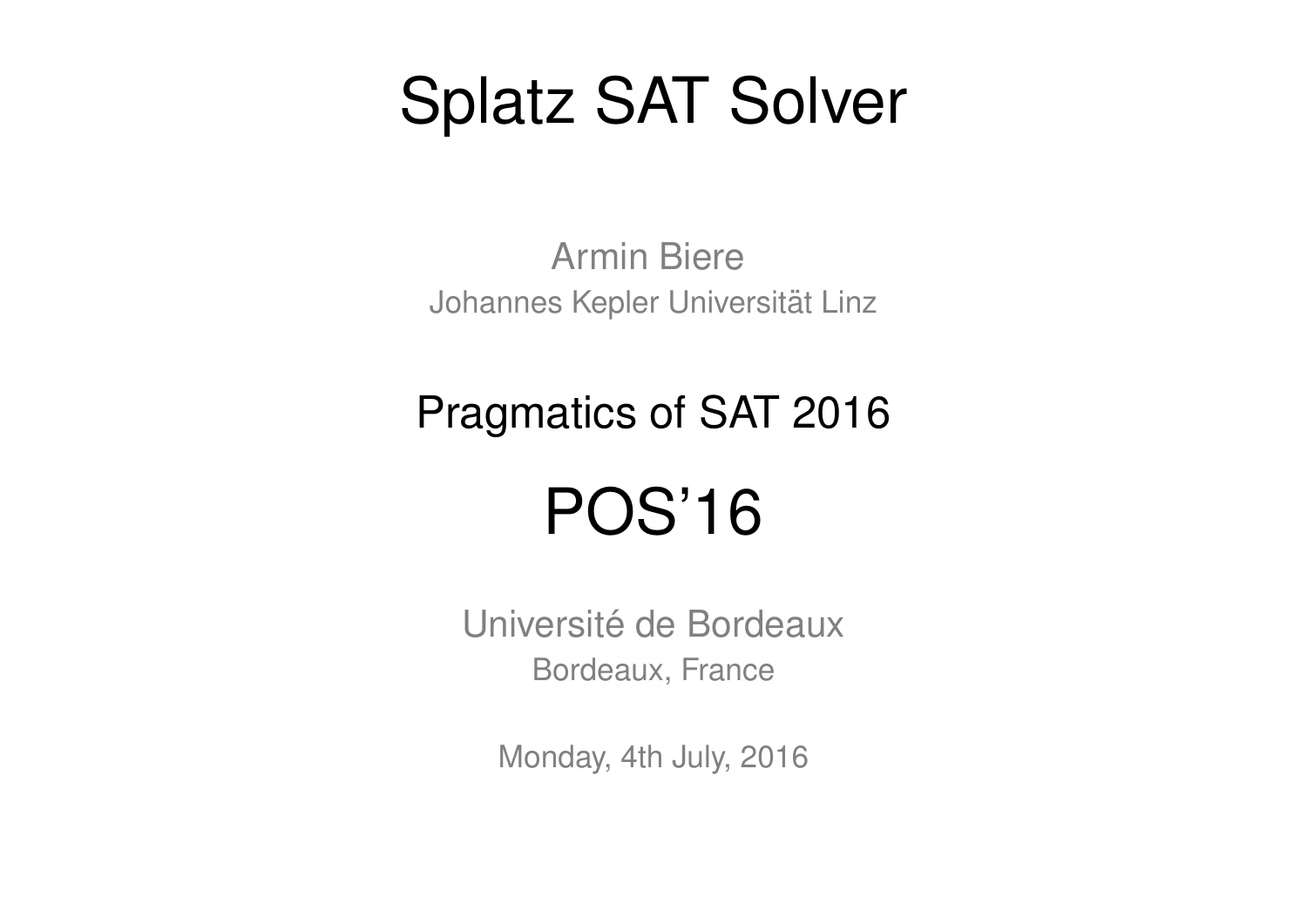## Motivation 1

- What do you really want to have in a SAT solver? Niklas asked in Austin ...
	- common impression: Lingeling has too many stuff implemented  $\mathbb{R}^n$
	- tuned to existing benchmarks, reached **local minimum**  $\Box$
	- implementing / tuning / debugging takes time and is error prone  $\mathbb{R}^n$
	- hard to figure what is really important and **hard to evaluate new ideas**  $\mathcal{L}_{\mathcal{A}}$
- Restart to figure out ...
	- painful, since Lingeling is good on current benchmarks M
	- taking away features (moving away from local minimum) solves less instances  $\mathcal{C}^{\mathcal{A}}$
	- but chance for **simplifying design** based on **new insights**  $\mathbb{R}^n$ 
		- Glucose style restarts with exponential smoothing averages [POS'15]  $\mathbb{R}^n$
		- using variable move to front (VMTF) instead of VSIDS [SAT'15]  $\overline{\mathbb{R}^n}$
	- experimenting with certain ideas is very hard to implement within Lingeling п
		- **inprocessing of SAT sweeping** + blocked clause decomposition (BCD) [LPAR'13]
		- new **subsumption** algorithm (on **learned clauses too**)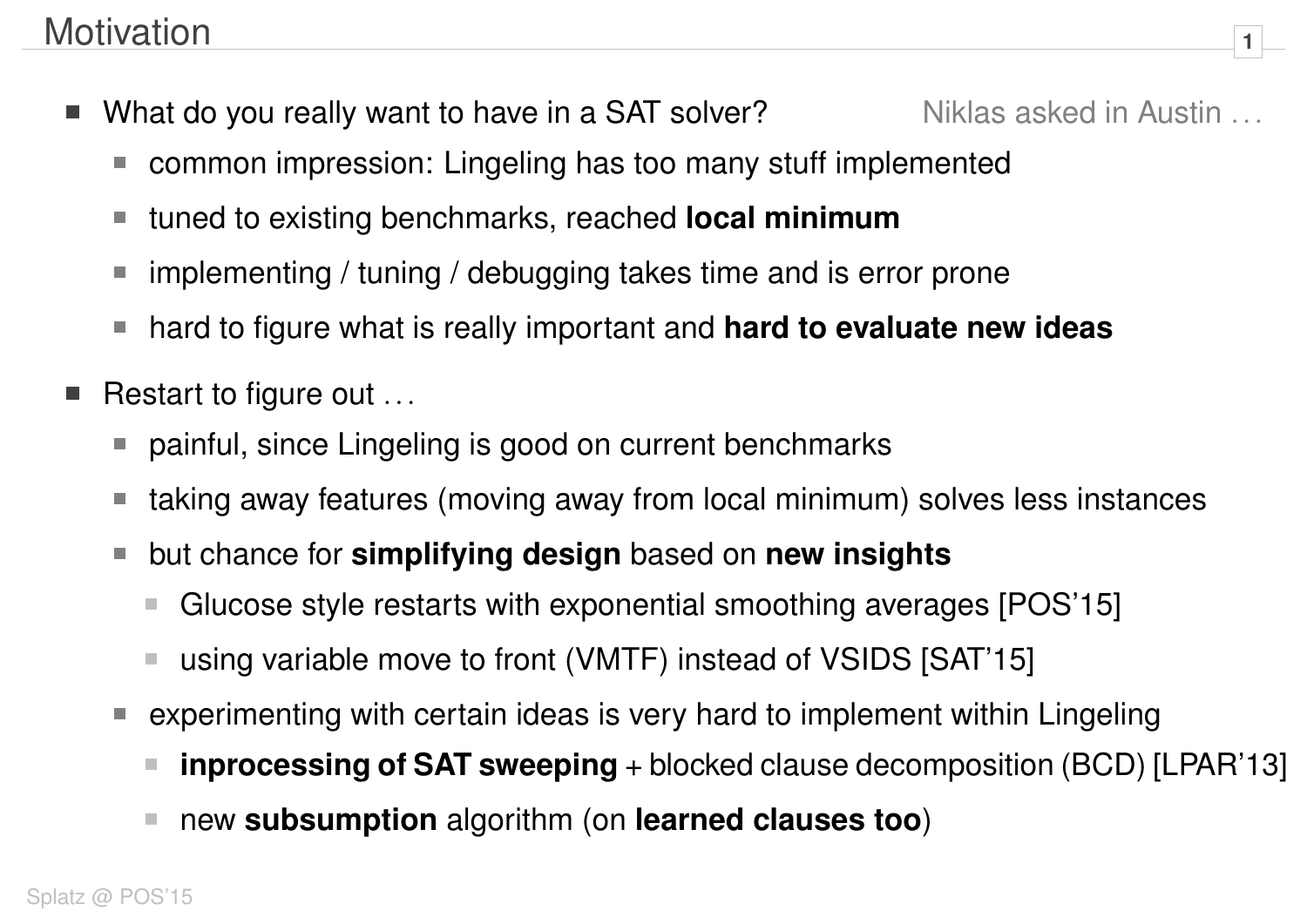### **SAT'14 Competition Application Track Instances**



**Benchmarks**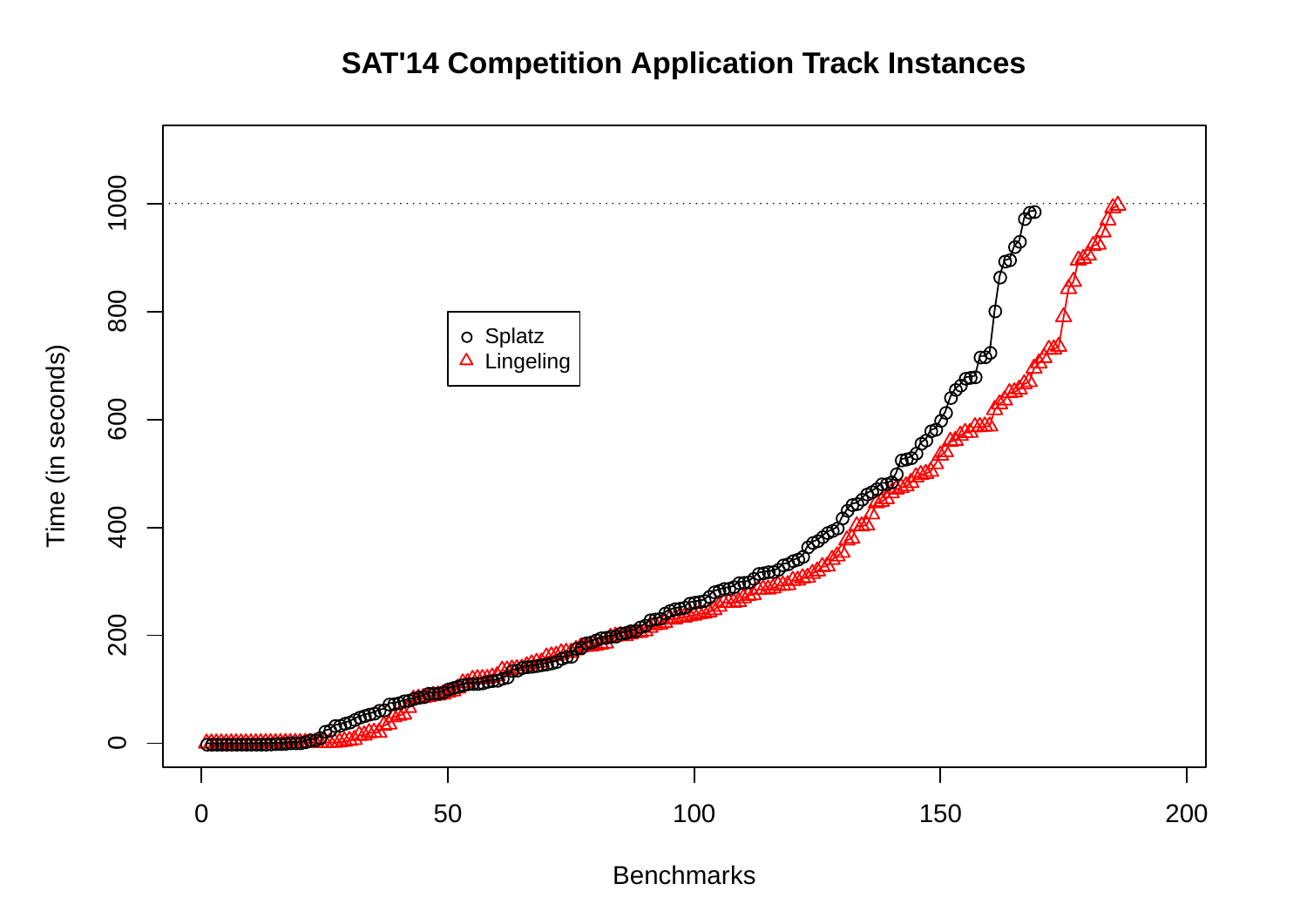#### **Lingeling versus Splatz**



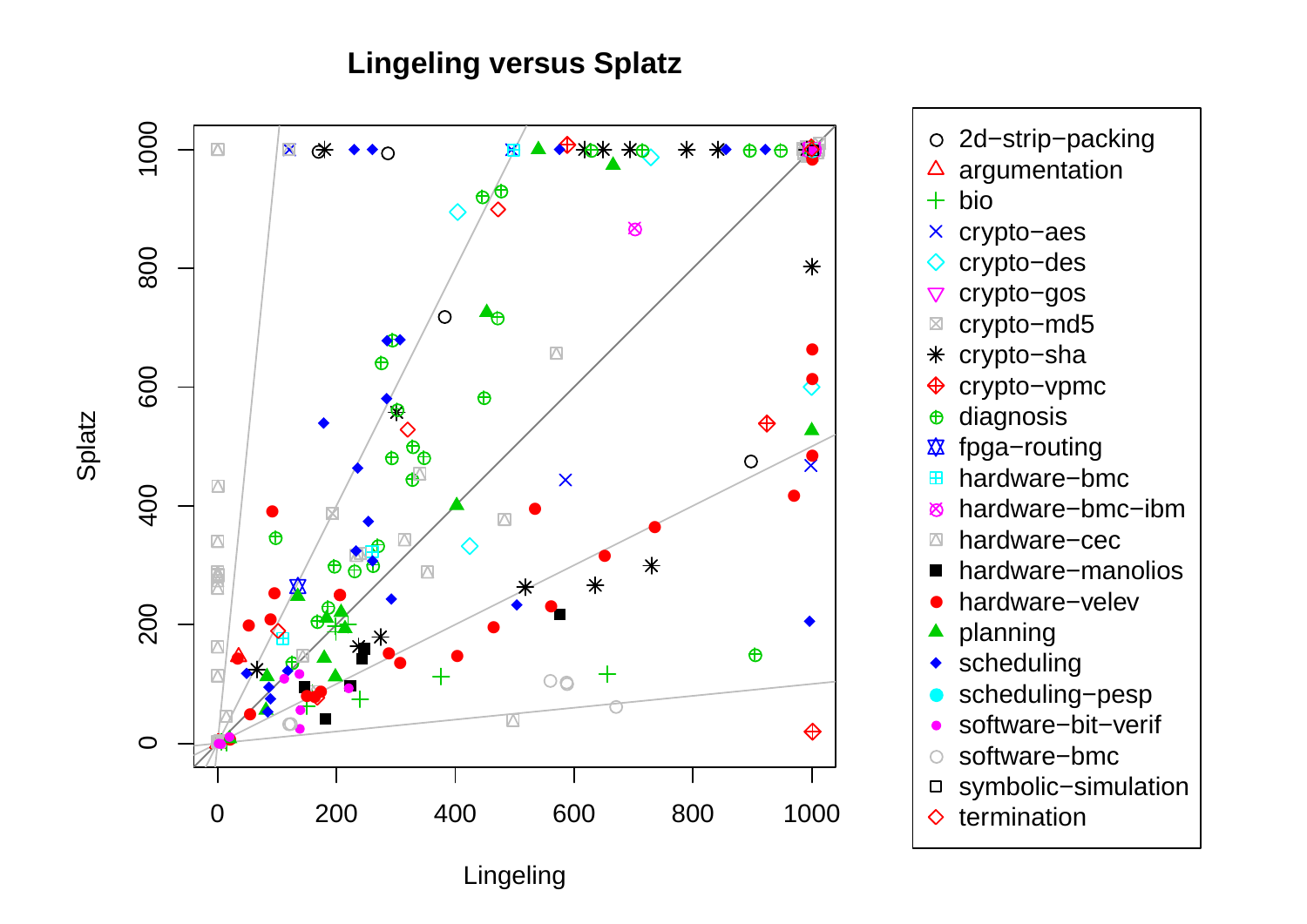

**Simplifications / Inprocessing SAT'14 Application Track Benchmarks**

Inprocessing Round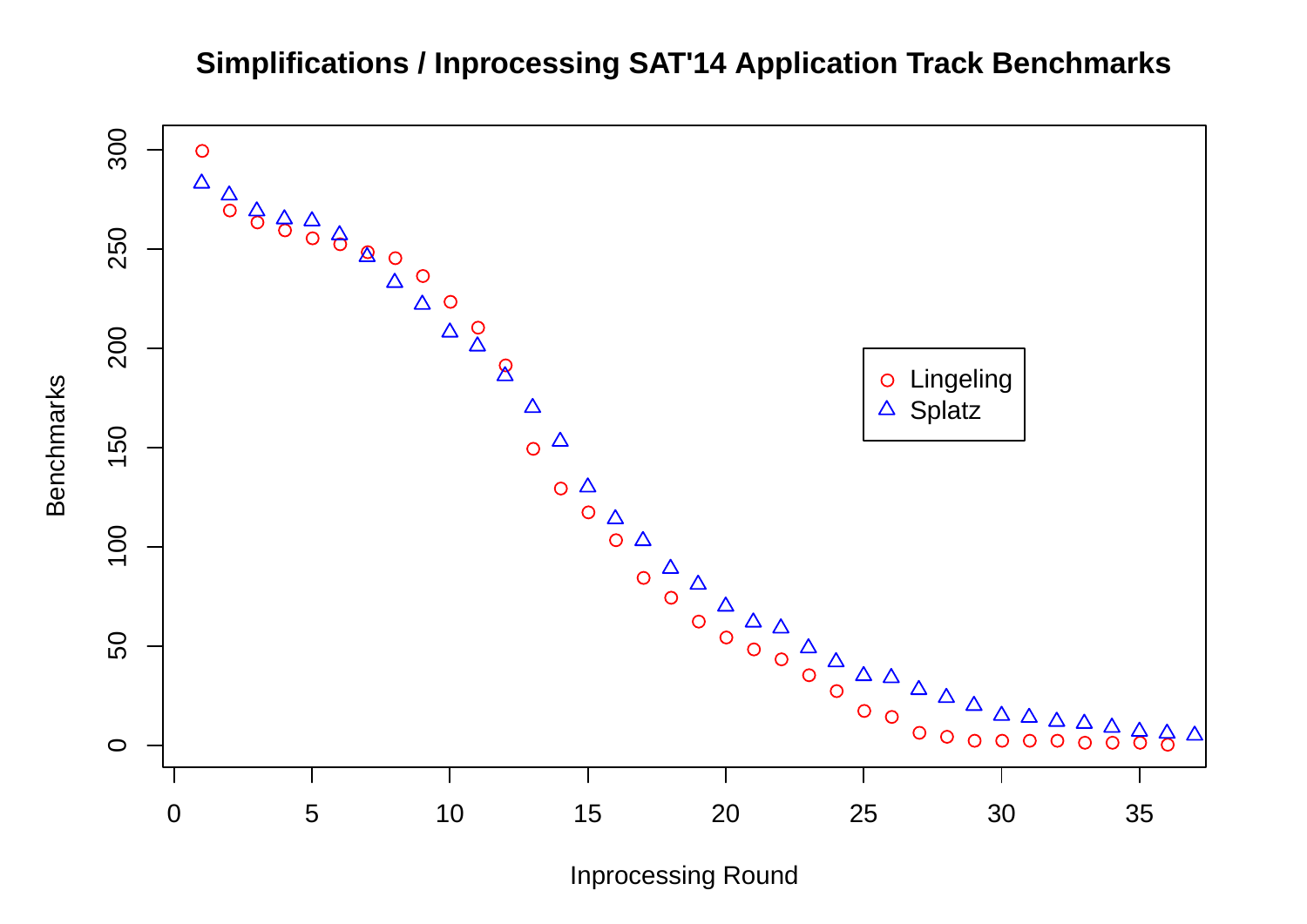Time spent in BCD and SAT Sweeping



**Benchmarks**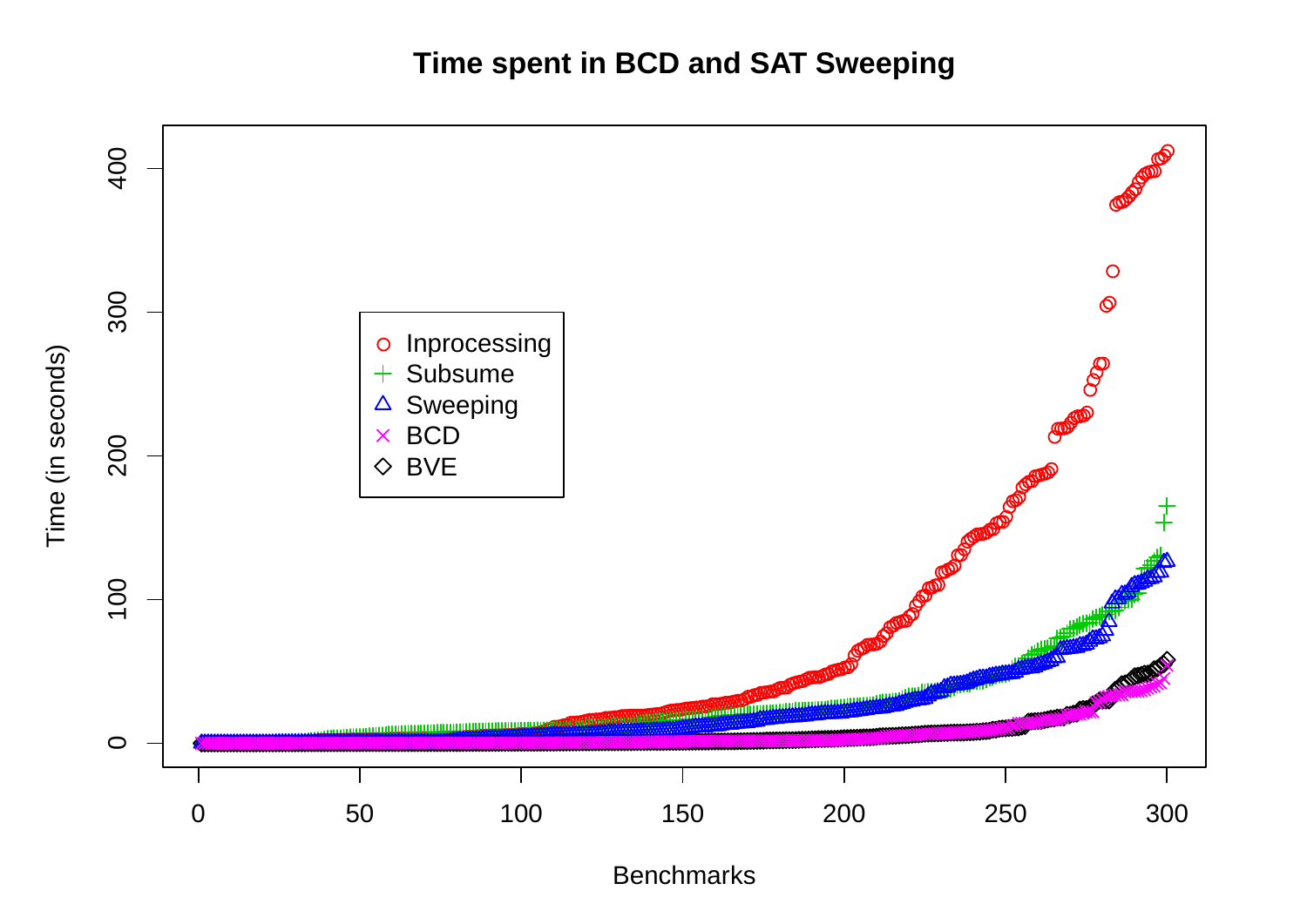- Simulate structural SAT sweeping in CNF [LPAR'13]  $\overline{\phantom{a}}$ 
	- uses blocked clause decomposition (BCD) instead of structural knowledge M
	- blocked part of BCD acts as circuit (e.g., can be simulated)  $\mathbb{R}^n$
	- goal is to find **backbone** variables and **equivalences**  $\mathcal{C}_{\mathcal{A}}$
	- relies on effectiveness of BCD (goal is highly unbalanced BCD)  $\mathcal{C}$
- Inprocessing version interleaved with CDCL search
	- original experiments in preprocessing mode  $\mathcal{L}_{\mathcal{A}}$
	- inprocessing can take learned facts into account  $\mathbb{R}^n$
- Inprocessing Results mixed
	- does not allow to *effectively* simulate "simple probing" in Lingeling  $\mathcal{L}_{\mathcal{A}}$
	- 17,339 backbones and 39,696 equivalences through sweeping  $\mathcal{L}_{\mathcal{A}}$ 
		- while 3,897,113 ELS and 425,098 Failed Literals  $\mathcal{L}_{\mathcal{A}}$
	- difficult to find and tune good decomposition algorithms:  $\mathbb{R}^n$ 
		- linear (70% / 54%), pure-linear (72% / 69%), pure-inverse (71% / 70%) F
	- circuit structure for effective BCD is partially lost (in inprocessing)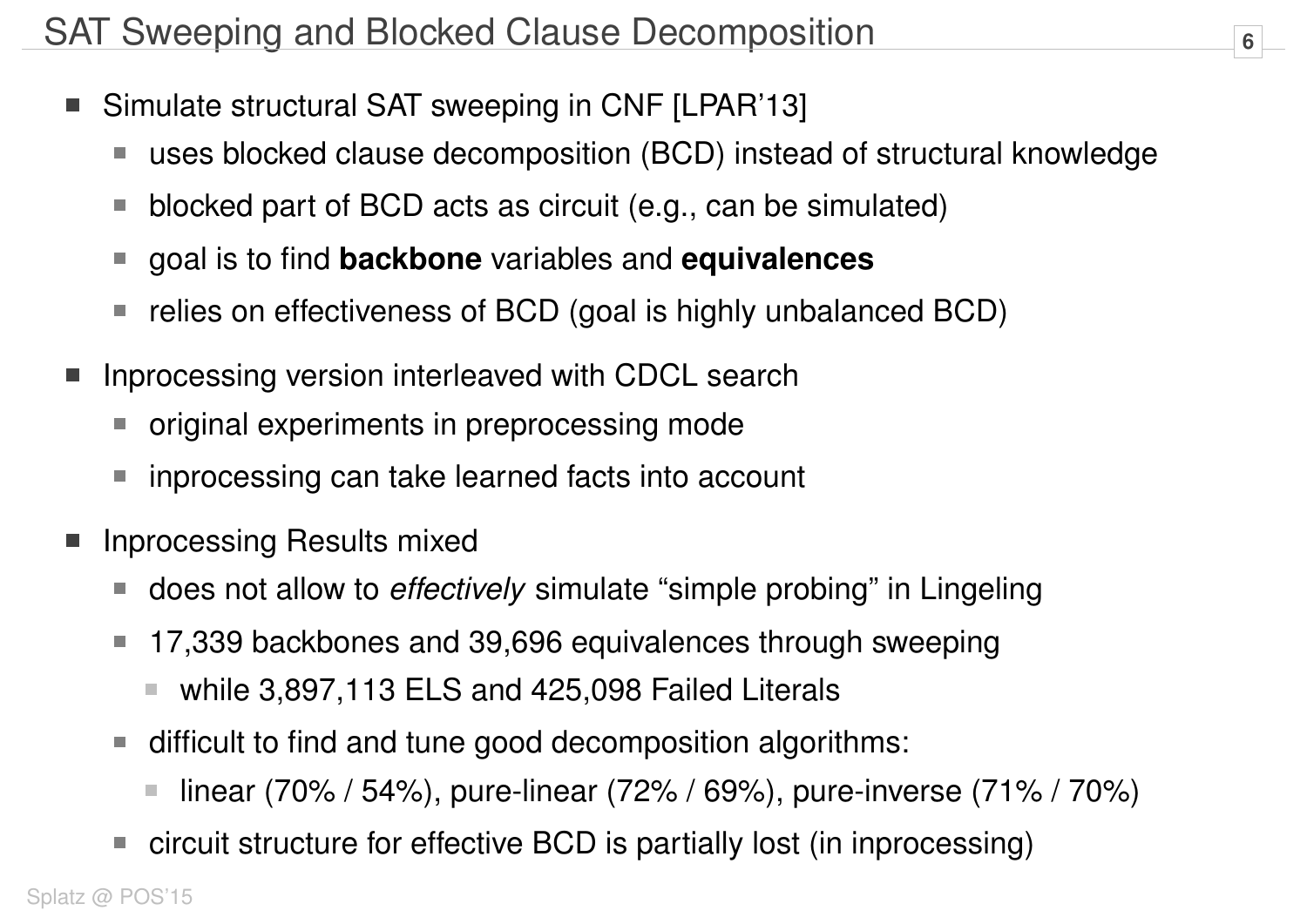- SATeLite style subsumption:
	- interleave bounded variable style elimination (BVE) ...  $\mathbb{R}^n$
	- ... with backward subsumption:
		- go over all clauses *C*  $\mathcal{L}_{\mathcal{A}}$
		- try to find clause *D* with  $C \subseteq D$  $\mathcal{L}_{\mathcal{A}}$
		- full occurrences, walk occurrence list of literal in with smallest entries T.
		- also tries to strengthen clauses  $\mathcal{L}_{\mathcal{A}}$
	- quite expensive if not bounded (number of occurrences checked)  $\mathcal{L}_{\mathcal{A}}$
	- particularly full occurrence lists prohibit use for learned clauses  $\mathbb{R}^n$
- Glucose keeps low glue learned clauses forever (even if subsumed)
	- MiniSAT just automatically discards them due to low activity  $\Box$
	- small learned clauses might subsume or strengthen even irredundant clauses  $\mathbb{R}^n$
	- would be good to include subsumption checking on and with learned clauses too ш
- new subsumption algorithm inspired by [BayardoPanda'11]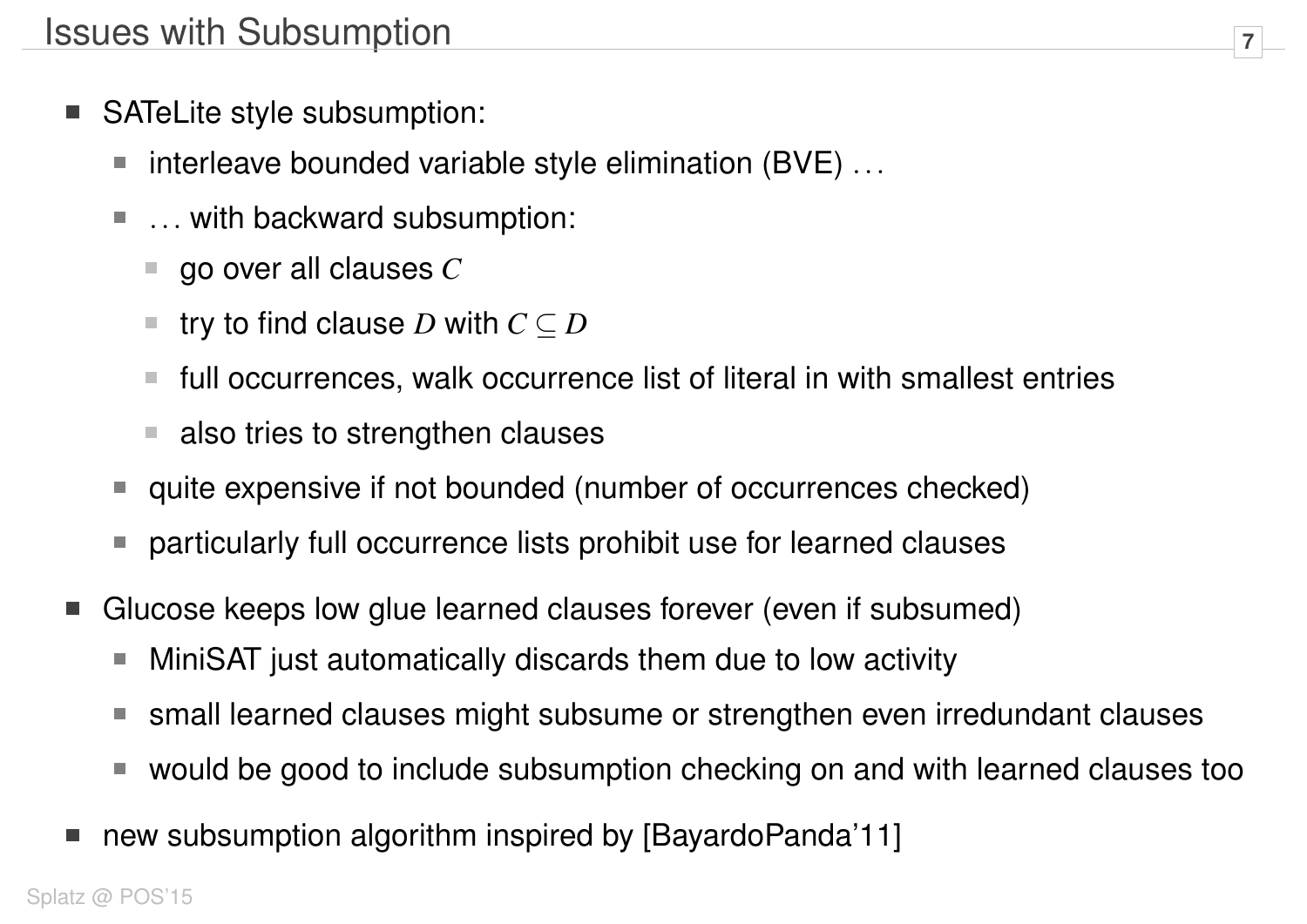- as in SATeLite, MiniSAT, Glucose with BVE in phases
- considers learned clauses as subsumed and subsuming clauses too
- forward subsumption checking only needs one watch per clause
- smallest clauses are checked for being subsumed first
- literals in clauses sorted by number of occurrences
- go over all other clauses in watch lists of literals in candidate subsumed clause
	- mark literals in candidate subsumed clause  $\mathcal{L}_{\mathcal{A}}$
	- first case: other clause *same size* п
	- second case: other clause *smaller* then check all literals in it marked  $\mathcal{L}_{\mathcal{A}}$
	- third case: other clause *larger* then use merge sort style check  $\Box$
- still can become costly and has to be limited
	- comparable in speed to the actual BVE phase  $\mathcal{C}_{\mathcal{A}}$
	- fast enough to be called once in a geometric schedule on learned clauses  $\mathcal{C}$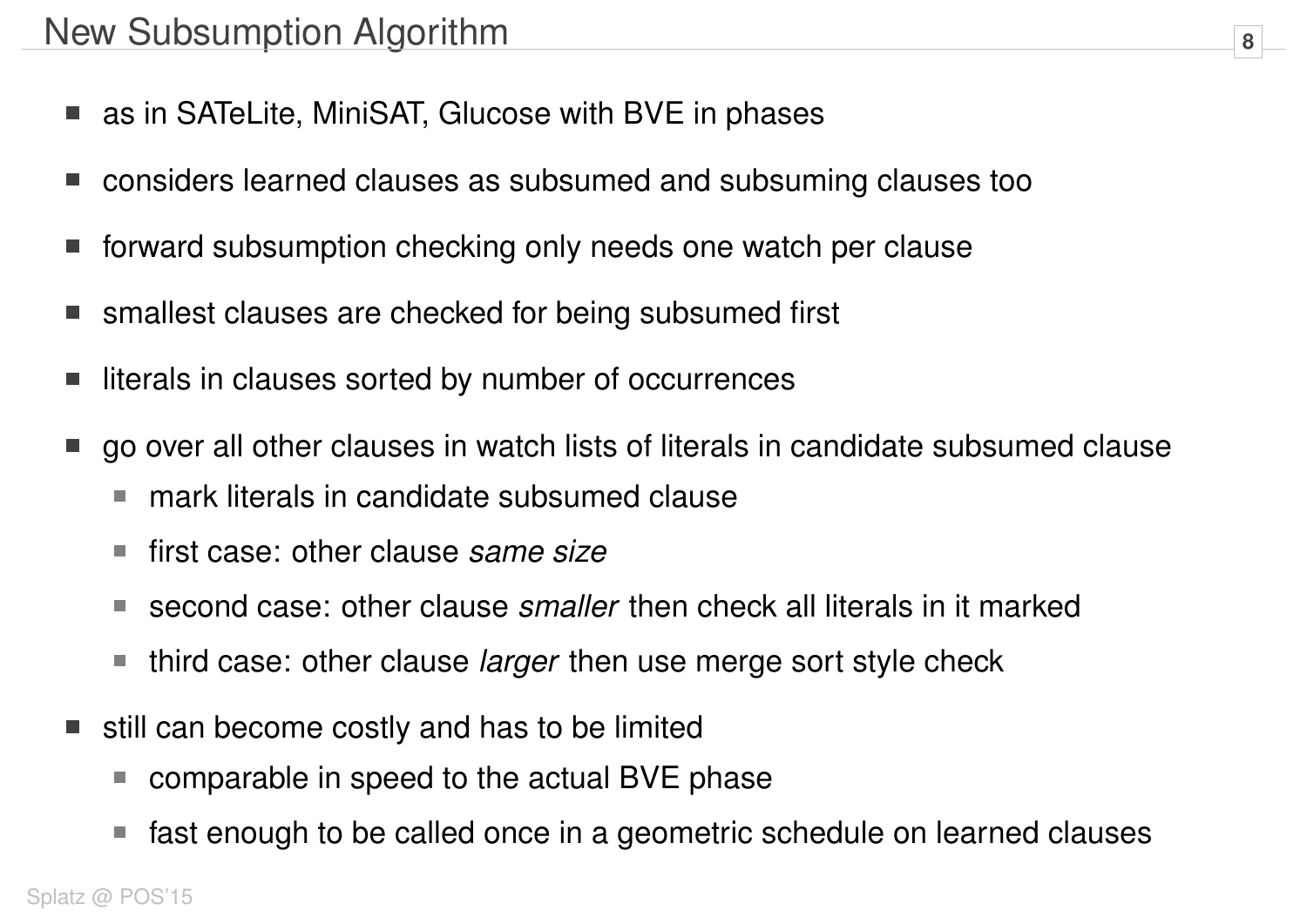### **Subsumed Irredundant and Redundant Clauses SAT'14 Application Track**



**Benchmarks**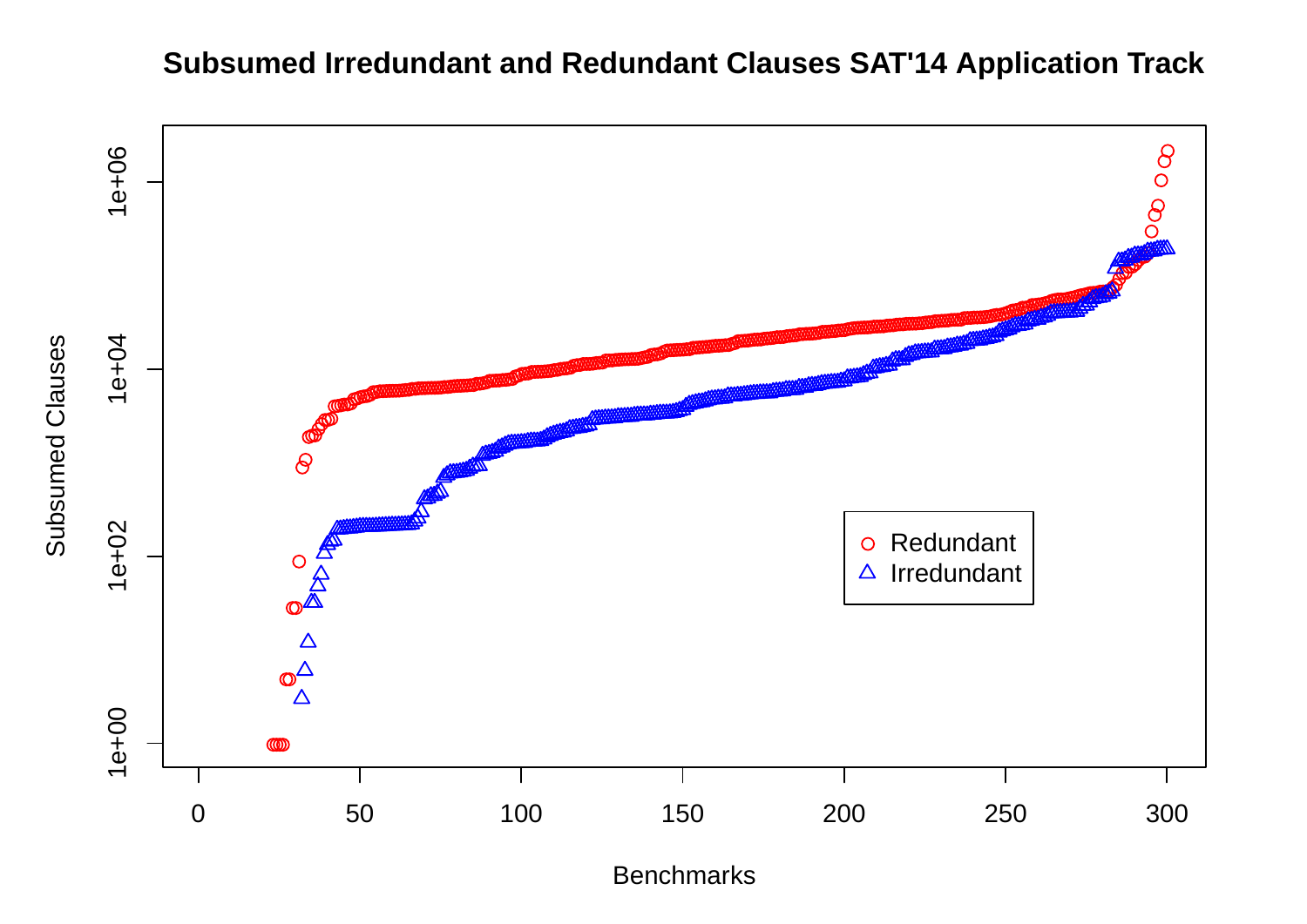## Features (I) **<sup>10</sup>**

- arena based memory allocation for clauses and watchers Thank you, Norbert & Mate!
- blocking literals (BLIT)
- special handling of binary clause watches
- literal-move-to-front watch replacement (LMTF)
- learned clause minimization with poison
- on-the-fly hyper-binary resolution (HBR)
- learning additional units and binary clauses (multiple UIPs)
- on-the-fly self-subsuming resolution (OTFS)
- decision only clauses (DECO)
- failed literal probing on binary implication graph roots
- eager recent learned clause subsumption